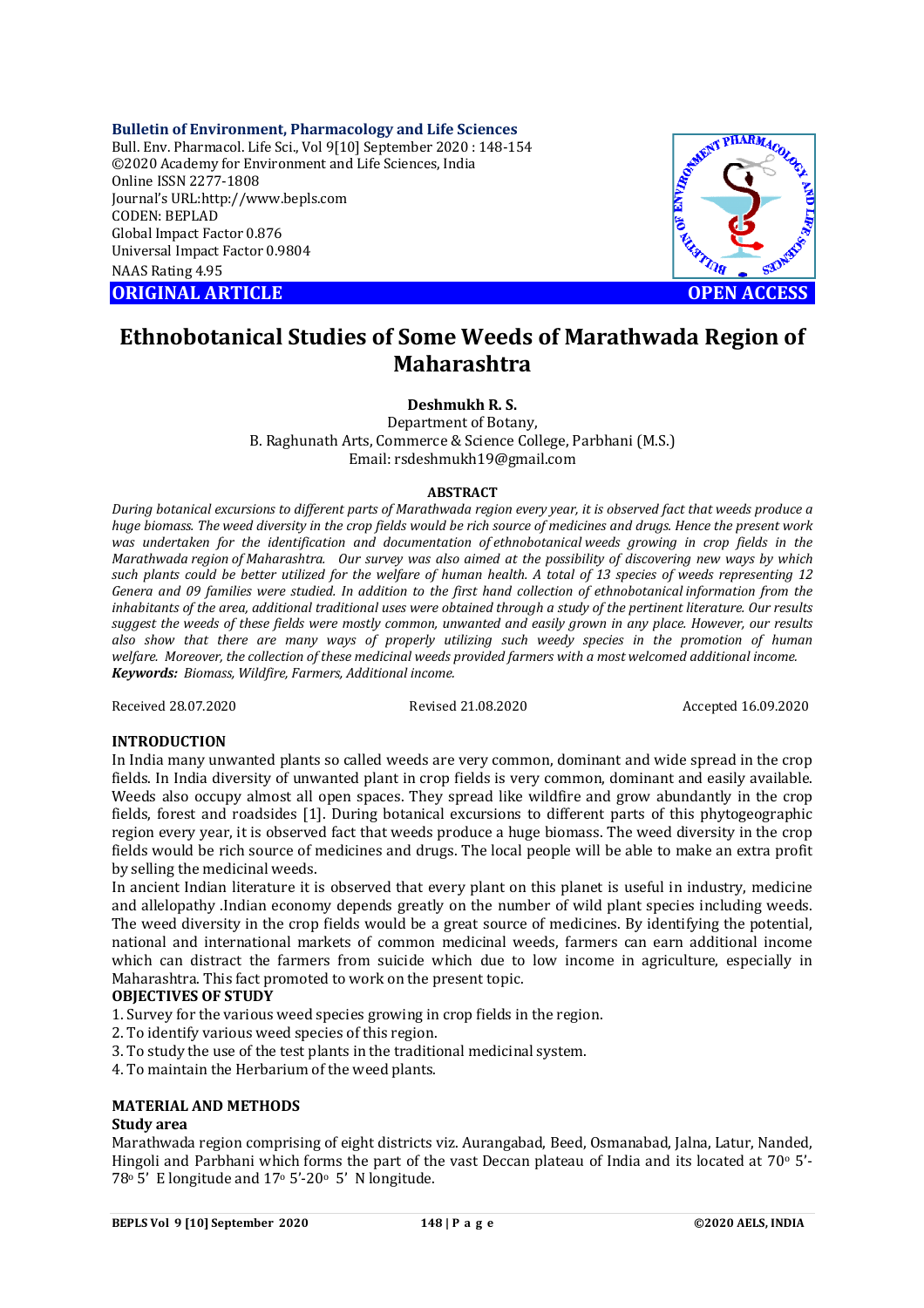#### **Collection of weeds from different fields**

Weeds were collected in different crop fields of Marathwada region. For this several excursions were arranged in different localities of the study area.

#### **Identification of weeds**

The collected flowering plant species were identified on the spot and in the laboratory on the basis of their natural characters with the help of identification keys and floras [5, 3].

#### **Morphology of weeds:**

The morphology of weeds was studied as per the method described by Dalvi [1] and Dhole *et al.,* [2]. The natural characters like habit, root, stem, leaves, inflorescence, flowers and fruits of the weeds were studied with the help of Floras. The flora of Marathwada (Naik, 1998) was extensively used.

#### **Ethnobotanical Uses**

The data of ethnobotanical uses of the test weed species was collected from various fields and the herbal vendors and local tribal medicinal practitioners residing in the region by the questionnaire survey method [4, 1]. For this a predefined questionnaire was used which included various questions about the ecological status and ethnobotanical uses of the test plant species.

#### **Questionnaire of Ethnobotanical Data Collection** [1]

I (name of informant) , hereby give my full consent and conscious to participate in this study and declare that to the best of my knowledge the information that I have provided is true, accurate, and complete.

Date:

(Signature/Thumb impression of informant). Informants' Details. Name: Gender: Age:    Occupation: Education: Location/Residence: **Data about Medicinal Plant and Its Use**    Names of plants (local names): Plant part used: Cultivated/wild: Name of disease(s) treated: Method of crude drug preparation: Use of single or mixture of plants: Mode of administration: Dosage: Remarks: Plant identified as——(botanical name and family).

#### **Development of Herbarium**

The ethnobotanical weed species of the region were preserved in the form of herbarium. For herbarium, the dried, well-pressed and poisoned weed specimens of test plant species were mounted on thick, white paper sheets of good quality and standard size of 11  $\frac{1}{2}$  x 16  $\frac{1}{2}$  inch herbarium sheets, well- labeled and arranged in species covers, genus covers and were placed in the herbarium cupboards in order to develop a departmental herbarium.

#### **RESULT**

#### **Morphology of weed plants in Marathwada region:**

Out of 36 problematic weeds studied, 13 weeds are found medicinally important and are used to cure many different diseases. They are as follows-

#### **1.** *Commelinabengalensis* L.

#### **(Family: Commelinaceae)**

Distribution- It is found in the field of maixe, rice, greengram, blackgram, soyabean ,groundnut. Habiterect, perennial soft herb. Root- adventitious root.Stem- branches rooting at the nodes. Underground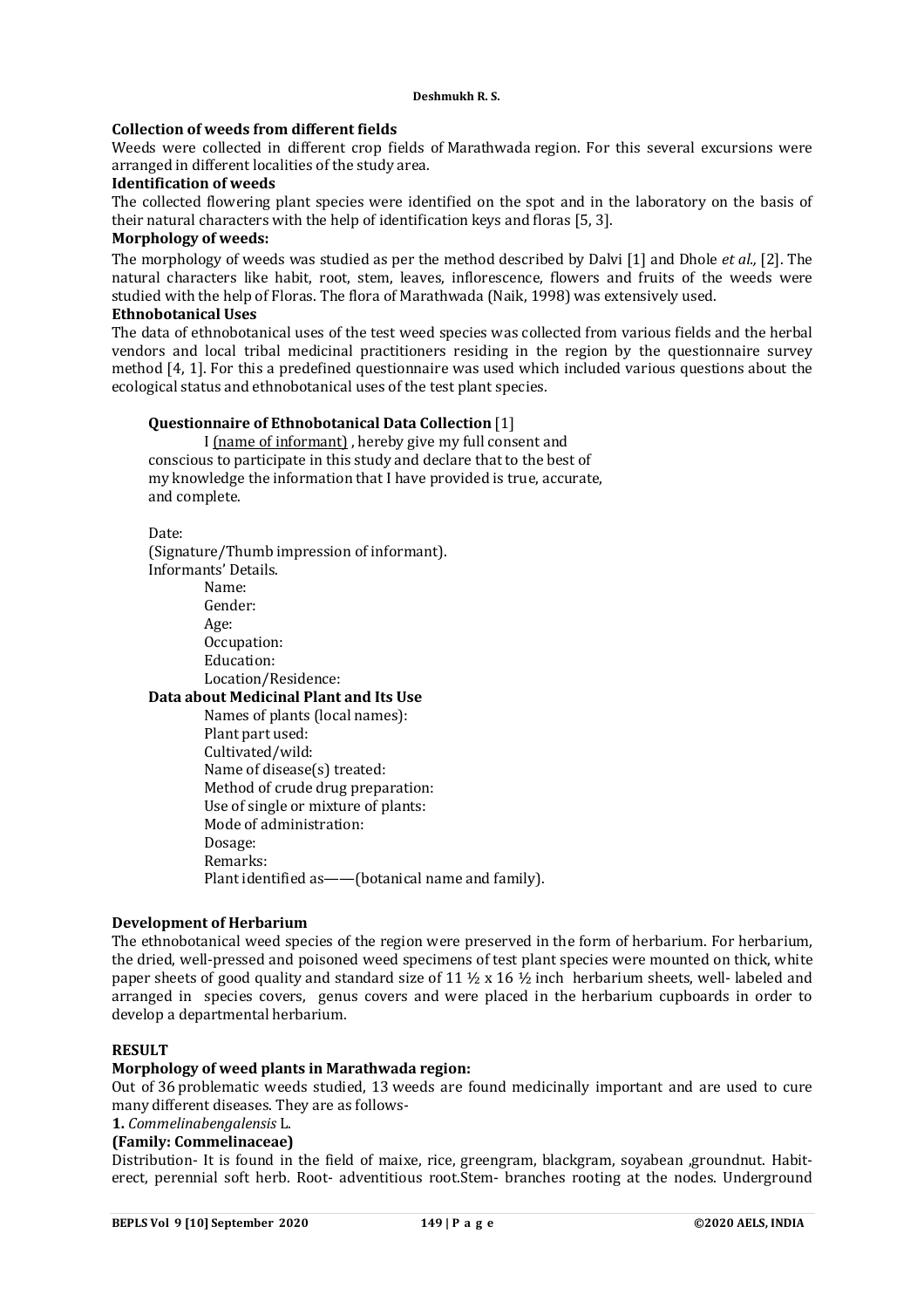shoots developed Cleistogamous white flower. Leaf- ovate, acute-obtuse, entire hairy. Flower- dimorphic upper flower blue, basal one white in axillary cyme, funnel shaped spathe. Calyx-sepals-3-outer one linear, inner on orbicular.Corolla- petal-3, larger one broadly ovate. Androecium - stamens-6 fertile stamens 3, staminodes 3.Gynoecium- ovary tricarpellary, trilocular, 1 locule of 1 ovulate appendages, axile placentation. Fruit- capsule ellipsoid. Seed- smooth brown. Flowering time - September to December. Propagation - by seeds.

# *Cynodondactylon*Pers.

## **(Family: Poaceae)**

Distribution- It is found in the field of almost all test crops. Habit- prostrate herb.Root- adventitious root, rooting at the nodes, nodes glabrous.Stem- prostrate and creeping, branching with short wiry flattened culms, hairy.Leaf- linear-lanceolate, apex acute, erect or spreading leaf blades linear, flate.Spikeletsgreenish, spikelets sessile, oblong laterally, compressed, 1-flowered, green or purple, lower glumes thinly membranous, narrowly oblong, keeled, acute, upper glumes similar, lemma membranous, boat-shaped, 3-nerved, keels and margins hispid with white hairs apex acute, lodicules 2, small, stamens-3-small, caryopsis, oblong. Flowering time - August to December. Propagation: - by vegetatively. *Tridex procumbens* L.

## **(Family - Asteraceae)**

Distribution- It is found in the field of maize and blackgram. Habit- small erect herb. Root- tap root. Stemweak, hairy, branches spreading. Leaf- simple, opposite, succulent, hairy, ovate to lanceolate, margin dentate, acute, hairs present in both the sides. Inflorescence-solitary. Flower- small, pedicel long, hairy, solitary, two types of florets outer ray floret- creamish yellow to white colour-1 seriate and inner disc florets yellow. Ray floret- corolla tube narrowly cylindrical, 3-lobes.Ovary oblong, unicarpellary, basal placentation. Disc florets- corolla tubular, 5- lobes stamens- 5, ovary unicarpellary, unilocular, 1 ovule, basal placentation, style 2 fid, fruit achenes with feathery silky pappus, black coloured. Flowering timealmost throughout year. Propagation - by seeds.

*Phyllanthus amarus* Schumach and Thonn.

#### **(Family - Euphorbiaceae)**

Distribution- It is found in the field of all test crops. Habit- erect herb. Root- tap root. Stem-erect branched, glabrous. Leaf- simple, alternate, short, leaf rounded at both the ends, apiculate, stipules (minute) lanceolate, petiolate, green. Perianth 4-lobed, unequal.Androecium- stamens 2-4 filaments entirely connate, style bifid at upper side.Gynoecium- ovary-3-locular, axileplacentation.Fruit- globose, trigonous. Seed- pale brown. Flowering time - July to November.Propagation - by seeds.

#### *Euphorbia hirta* L. **(Family - Euphorbiaceae)**

Distribution- Itisfound in thefield of all test crops.Habit- erect, annual herb. Root- tap root. Stem- erect, reddish-green color, hairy, yellowish, hairy, milky latex are secret in plant. Leaf- simple opposite, ovateoblong, serrate, acute, serrulate, dentate, dark green or radish-brown on upper surface pale beneath, petiole long.Inflorescence- corymbosecymes.Flower- minute pale green unisexual.3-6 male flowers and one female flower in each cyathium.Cyathia in corymbose, axillary, subsessile cymes, glands minute, peduncle long. Fruit- globose, Seed- trigonous. Flowering time: - almost throughout the year. Propagation - by seeds.

#### *Euphorbia heterophylla* L.

#### **(Family - Euphorbiaceae)**

Distribution- It is found in the field of all test crops.Habit- bushy, erectherb. Root- taproot. Stemdichotomously branched, smooth, green. Leaf- green, alternate, opposite below, entire, lobed, acute, serrate, floral leaves similar or entire and lanceolate.Inflorescence- corymbosecymes.Cyathia numerous 6-10, in terminal cluster, shortly pedicelled.Male florets 12-15, bracteolate, female florets laterally pendulous. Fruit- globose, glabrous.

Flowering time - July to December.Propagation - by seeds.

*Portulaca oleracea* L.

#### **(Family - Portulaceae)**

Distribution- It is commonly found in cultivated field such as Jawar, Maize, Wheat and almost all the test crop fields. Habit- prostrate annual succulent herbs. Root- Tap root. Stem- reddish green, smooth. Leafsimple, alternate, fleshy succulent, spathulate. Flowers- bright yellow in terminal clusters. Calyx- sepals-2, free, large.Corolla- petal-5, yellow, free-polypetalous. Androecium- stamens-10, ovary obovoid, unilocular, ovules numerous, free, central. Fruit- capsule. Seed- numerous, black. Flowering time throughout the year. Propagation - by seeds.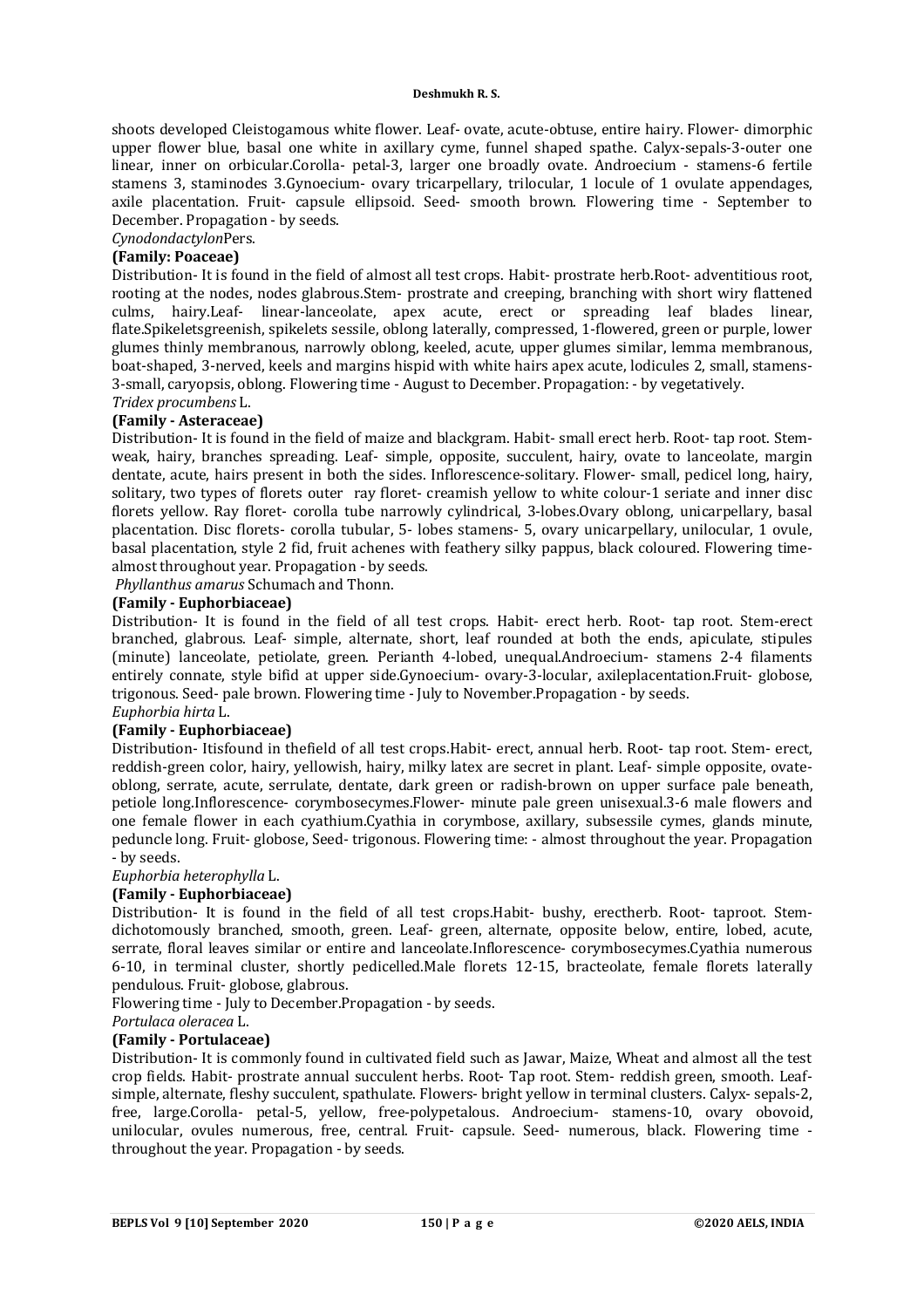#### *Argemone mexicana* L.

#### **(Family – Papaveraceae)**

Distribution- It is found in the different test crop fields. Habit- spiny erect herb. Root- Tap root. Stemerect branched, cylindrical, spiny and green, secrete yellow latex. Leaf- simple, exstipulate, alternate, semi-amplexicaul, margin much dissected and spinous, acute, total leaf surface spiny. Inflorescence solitary axillary. Flower- complete, actinomorphic, ebracteate, pedicelate, trimerous, hypogynous. Calyxsepals-3, polysepalous, twisted, spiny, slightly boat- shaped. Corolla- Petals-6, in two whorls of 3 each, polypetalous, imbricate, yellow. Androecium- Stamens indefinite, polyandrous filaments long and yellow, dithecous, basifixed. Gynoecium- pentacarpellary, ovary superior, covered with spines, unilocular, ovules many, parietal placentation, reduced style, stigma hood like. Fruit- capsule, spinous. Seed- black. Flowers & fruit - January to June.Propagation - by seeds.

#### *Solanum nigrum*auct. **(Family - Solanaceae)**

# Distribution- It is found in the field of maize, blackgram, wheat and groundnut.Habit- erect herb. Root-

taproot. Stem, erect, branched, herbaceous, smooth green. Leaf- simple, opposite exstipulate, petiolate, ovate, acute, unicostate reticulate venation.Inflorescence- axillary.Flower- white, complete, pentamerous, bisexual.Actinomorphic.Calyx- sepals -5, fused, gamosepalous, volvate. Corolla- petal-5, fused gamopetalous. Androecium- stamen 5, basifixed.Gynoecium- bicarpellary, syncarpous, Ovary superior, bilocular with many ovules in each locule, axile placentation, style long and hairy, stigma bilobed. Fruitberry. Flowering time - August to January.Propagation - by seeds.

# **10.** *Oxalis corniculata* L.

### **(Family - Oxalidaceae)**

Distribution- It is found in the field of green gram, pigeon pea, soyabean and groundnut. Habit- small hairy erect perennial herb. Root- tap root. Stem- creeping and rooting at the nodes, branched, erect. Leaftrifoliate, leaflets entire, heart shaped. Inflorescence- axillary, umbellate.Flower- yellow, small, pentamerous, bisexual.Calyx- sepals -5, free-polysepalous.Corolla- peals 5, yellow color, freepolypetalous.Androecium-stamens-10.Gynoecium- ovary-5 locular, numerous ovule, axile placentation, style separate, hairy.Fruit- capsule.Flowering time - Almost throughout the year.Propagation- By seeds. *Solanum xanthocarpum* Schrad&Wendl.

#### **(Family - Solanaceae)**

Distribution- It is found in the field of blackgram and wheat.Habit- erect herb. Root- tap root. Stem- erect, woody at the base, branched, spiny. Leaf- sub-pinnatifid, ovate, rounded and unequal at margin, hairy, spines present both side, petiolate. Inflorescence- axillary.Flower- violet-purple, pentamerous, bisexual, complete.Calyx- sepals 5, hairy and prickly outside.Corolla- petals 5, united, gamopetalous, violet-purple. Anthers yellow, oblong. Ovary ovoid. Fruit- berry yellow or white with green veins. Seedsglabrous.Flowering time - June to January.Propagation - by seeds. *Cassia tora* L.

#### **(Family - Caesalpiniaeae)**

Distribution- It is found in the field of maize, greengram, soyabean, wheat and groundnut. Habit- erect annual herb. Root- tap root. Stem- erect, woody, herbaceous. Leaf- pinnately compound, glabrous, stipulate. Inflorescence – racemes. Flower- golden yellow, bisexual, pentamerous. Corolla- sepals-5, free, polysepalous.Corolla- petals 5, free, polypetalous. Androecium- stamens 10. Gynoecium- monocarpellary, ovary superior, unilocular, marginal placentation, style long, stigma simple. Fruit- pod. Seed- many initially green at maturity it becomes brown. Flowering time - August to December. Propagation - by seeds.

#### *Baccopamonnieri* (L.)

#### **(Family - Scrophulariaceae)**

Distribution- It is found in the field of rice.Habit- succulent prostrate herb. Root- tap root, rooted at nodes. Stem- fleshy, glabrous. Leaf- flashy, opposite, the upper alternate or some time decussate, sessile, spathulate entire. Inflorescence- axillary, solitary.Flower- bluish white, long pedicels, pentamerous, bisexual, complete.Calyx- sepals-5, unequal, acute, lanceolate.Corolla- petals 5, bluish white.Androeciumstamens-4, didynamous, bluish Gynoecium- ovary globose.Fruit- capsule.Seed- many.Flowering time almost throughout the year.Propagation- by seeds.

All the weeds and their medicinal uses are summarized in Table No. 1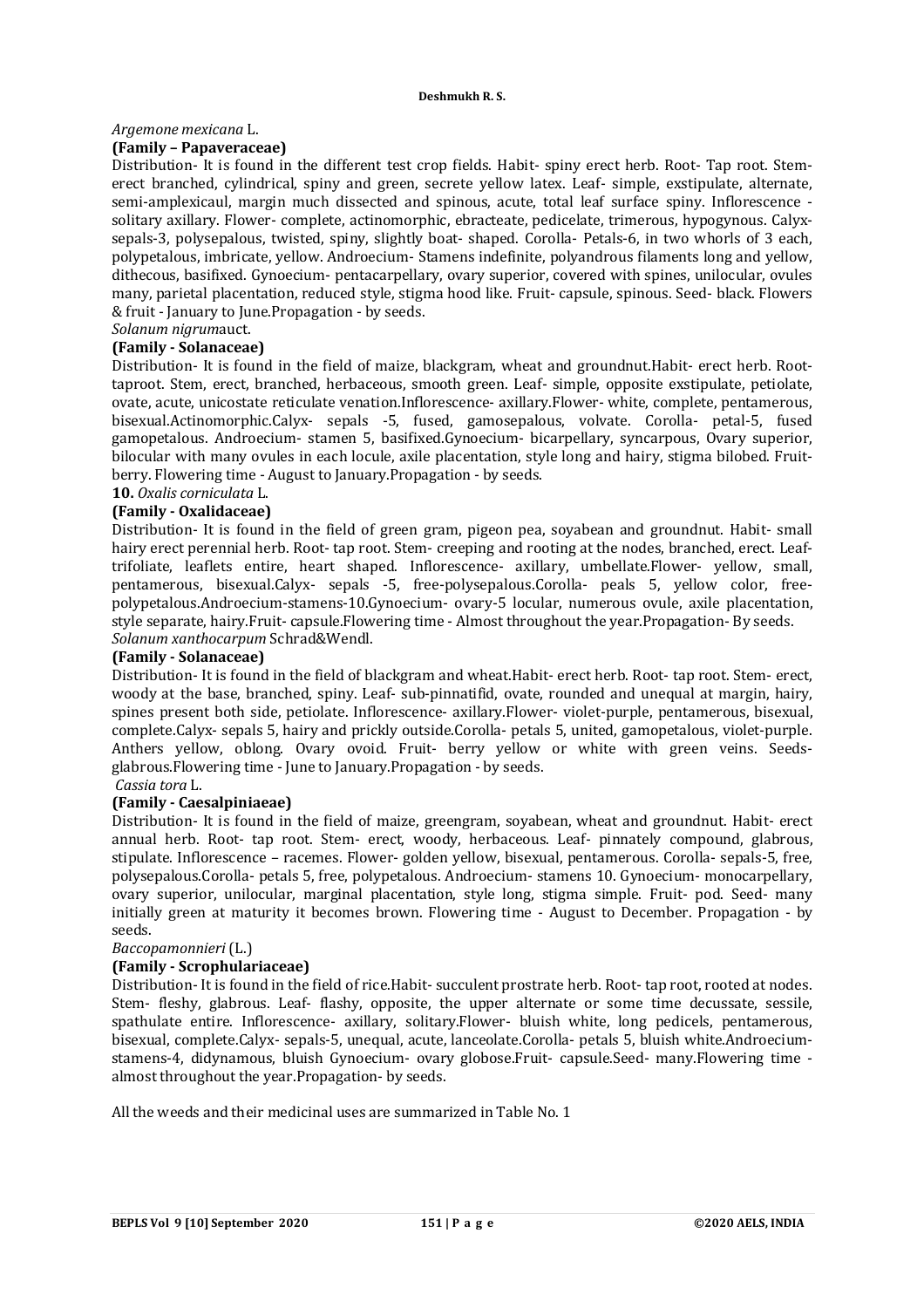| Sr.No. | <b>Botanical name</b>                     | Local<br>name    | Family        | <b>Uses</b>                                                                                                                                                                                                                                                                                                                                                                                                                                |
|--------|-------------------------------------------|------------------|---------------|--------------------------------------------------------------------------------------------------------------------------------------------------------------------------------------------------------------------------------------------------------------------------------------------------------------------------------------------------------------------------------------------------------------------------------------------|
| 1.     | Commelina bengalensis L                   | Kena             | Commelinaceae | Plant juice is given in<br>dysentery and paste applied<br>to treatment of pimples and<br>blisters on breast.                                                                                                                                                                                                                                                                                                                               |
| 2.     | Cynodondactylon<br>Pers.                  | Durva/<br>Harali | Poaceae       | Used as first aid for minor<br>injuries. A traditional use<br>of Cynodon is for eye<br>disorders and weak vision;<br>the afflicted are advised to<br>walk bare foot on dew drops<br>spread over Cynodon plant<br>each morning.<br>Useful in leucoderma,<br>bronchitis, piles, asthma,<br>tumors, and enlargement of<br>the spleen.<br>Virus-affected discolored<br>leaves of Cynodon are used<br>for the treatment of liver<br>complaints. |
| 3.     | Tridex procumbens L.                      | Jakhamjud<br>i   | Asteraceae    | Leaf juices are applied over<br>the cuts and wounds as<br>antiseptic. The leaf paste are<br>mixed with equal amount of<br>turmeric paste is used to<br>treatment of all skin<br>infections. Whole plant used<br>to treatment of piles. 3cm<br>length cut root are used for<br>inducing abortion up to 3<br>months of pregnancy.                                                                                                            |
|        | Phyllanthus amerus<br>Schumach and Thonn. | Bhue awla        | Euphorbiaceae | The whole plant juice is<br>mixed with goat milk and<br>taken internally for 3 to 4<br>days to cure jaundice. The<br>plant is used as antiseptic,<br>astringent, diuretic, febrifuge.<br>Whole plant used to<br>treatment of liver<br>infection, diaerhoea, dropsy.<br>Whole plant paste and given<br>along with buttermilk on<br>empty stomach in the<br>morning to treatment of<br>diabetes.                                             |
| 5.     | Euphorbia hirta L.                        | Dudhi            | Euphorbiaceae | Leaf paste is given to expel<br>intestinal worms and to<br>treat-ment of intestinal<br>wounds and it is also used<br>as vermifuge.<br>Deccoction obtained from<br>plant powder given to cure<br>kidney disorders, dysentery,<br>asthma, colic,<br>urenogenital tract.<br>Regenerates skin, emollient<br>antiparasite, anti-<br>inflammatory, antimitotic,<br>antiviral, antibiotic,                                                        |

## **Table No. 1: List of Weeds & their medicinal importance.**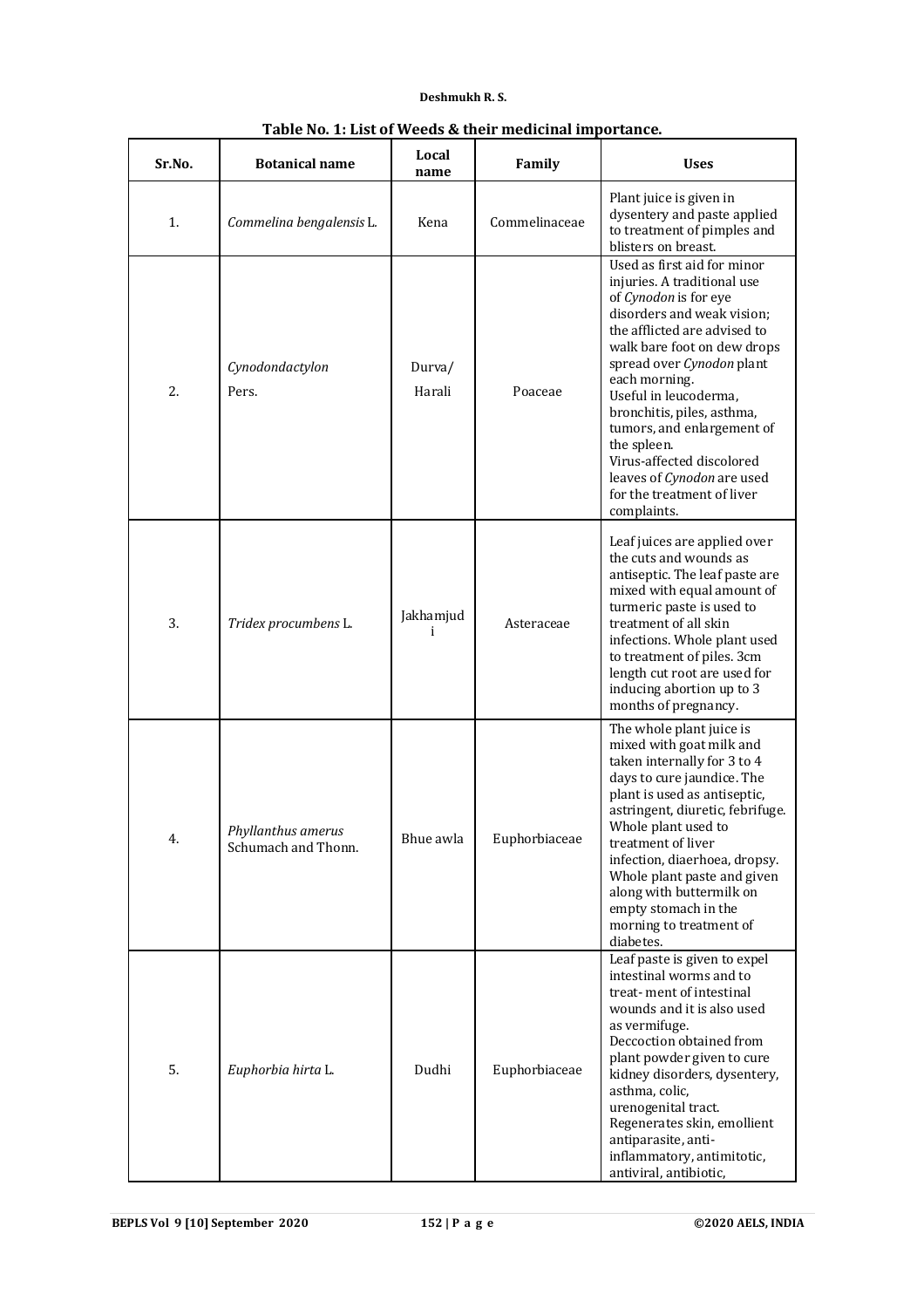|     |                           |           |               | diuretic. The plant latex is<br>used to apply in the<br>treatment of warts.                                                                                                                                                                                                                                                                                                                                                                                       |
|-----|---------------------------|-----------|---------------|-------------------------------------------------------------------------------------------------------------------------------------------------------------------------------------------------------------------------------------------------------------------------------------------------------------------------------------------------------------------------------------------------------------------------------------------------------------------|
| 6.  | Euphorbia heterophylla L. | Dudhani   | Euphorbiaceae | The leaves are used in<br>traditional practices<br>asantigonorrheal, laxative,<br>migraine and wart cures.                                                                                                                                                                                                                                                                                                                                                        |
| 7.  | Portulaca oleracea L.     | Ghol      | Portulaceae   | It contains many active<br>biological compounds. It is<br>edible because good source of<br>food nutrients. It is used as<br>bactericide and anti-<br>inflammatory.                                                                                                                                                                                                                                                                                                |
| 8.  | Argemone maxicanaL.       | Vilayati  | Papaveraceae  | Plant latex used to treatment<br>of eczema, skin diseases,<br>psoriasis, eyes to control<br>white patches in the eye. Very<br>small doses of plant latex are<br>used to treatment of jaundice.<br>Argemone seed oil mixed<br>with mustard oil, these are<br>used to treatment of ulcers,<br>skin eruptions, scabies and<br>headache. Seed is used to<br>antidote to snake venom.<br>Smoke of seed treat to relieve<br>toothache.                                  |
| 9.  | Solanum nigrum L.         | Kakamachi | Solanaceae    | Leaf paste and fruit decoction<br>is given to treat rabies. Leaf<br>preparation in the form of a<br>soup is taken for treatment of<br>diabetes, scabies, itching,<br>ulcer, and constipation and<br>heart problems. Root and<br>leaves decoction are given to<br>treatment of fever and<br>urinary disorder, whole plant<br>paste is used as emollient,<br>diuretic and laxative. The<br>root powder is mixed with<br>honey and given to treatment<br>of hiccups. |
| 10. | Oxalis corniculata L.     | Changeri  | Oxalidaceae   | If it is taken with one<br>teaspoonful juice of<br>Oxalis corniculata quick<br>results are seen and with in 2<br>to 3 days, improved appetite.<br>Whole plant used to<br>treatment of fever,<br>indigestion, chronic<br>dysentery and also useful to<br>patients who are suffering<br>from insomnia.                                                                                                                                                              |
| 11. | Solanumxanthocarpum L.    | Kantakari | Solanaceae    | Root is used to treatment of<br>cough,<br>asthma, chestpain. leaves is<br>good treatment for piles.<br>Fumigation with vapourof<br>burning seeds is treatment of<br>relieve toothache.                                                                                                                                                                                                                                                                            |